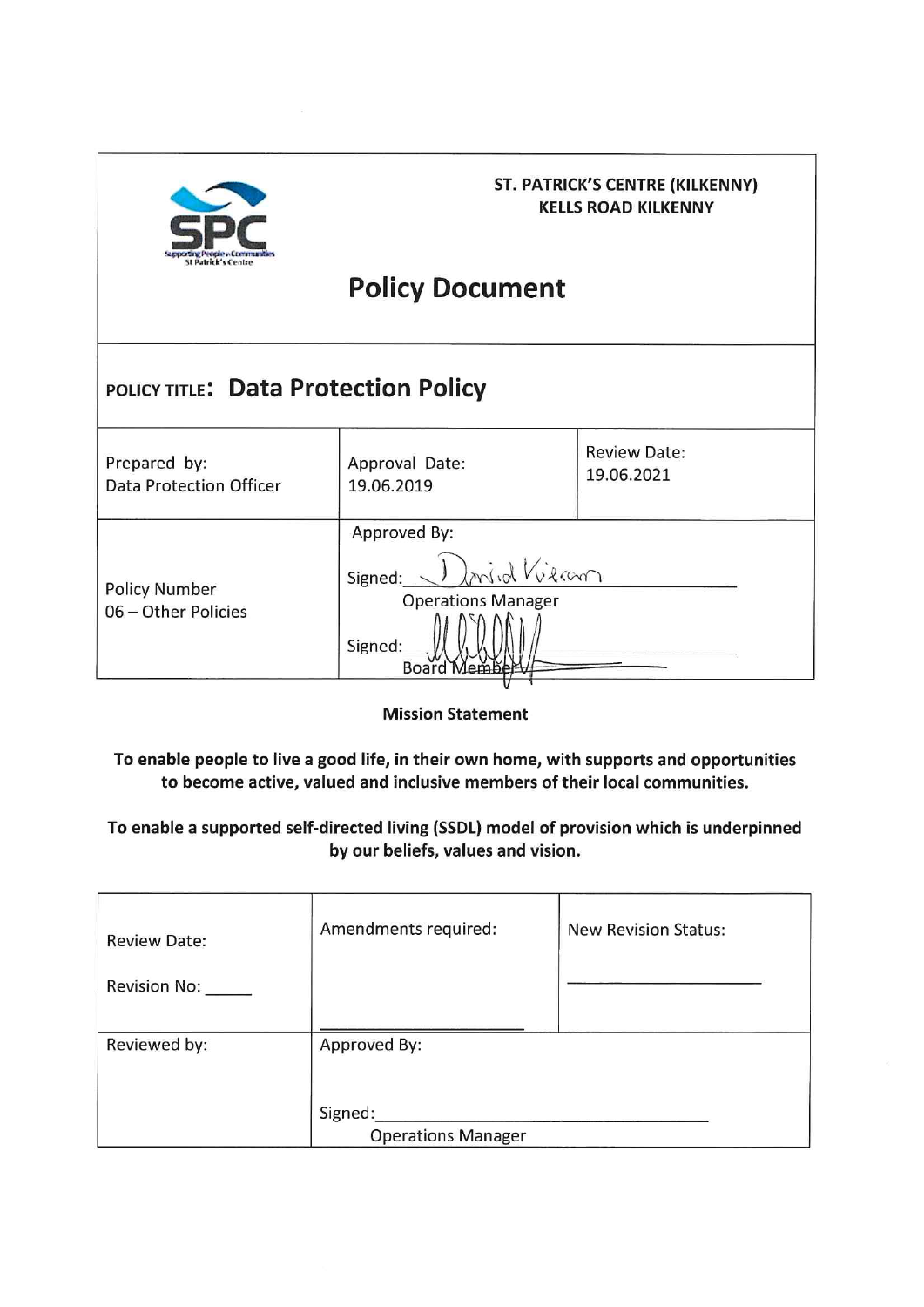## **Table of Contents**

| 1.0  |  |
|------|--|
| 2.0  |  |
| 3.0  |  |
| 4.0  |  |
| 5.0  |  |
| 6.0  |  |
| 7.0  |  |
| 8.0  |  |
| 9.0  |  |
| 10.0 |  |
| 11.0 |  |
| 12.0 |  |
| 13.0 |  |
| 14.0 |  |
| 15.0 |  |
|      |  |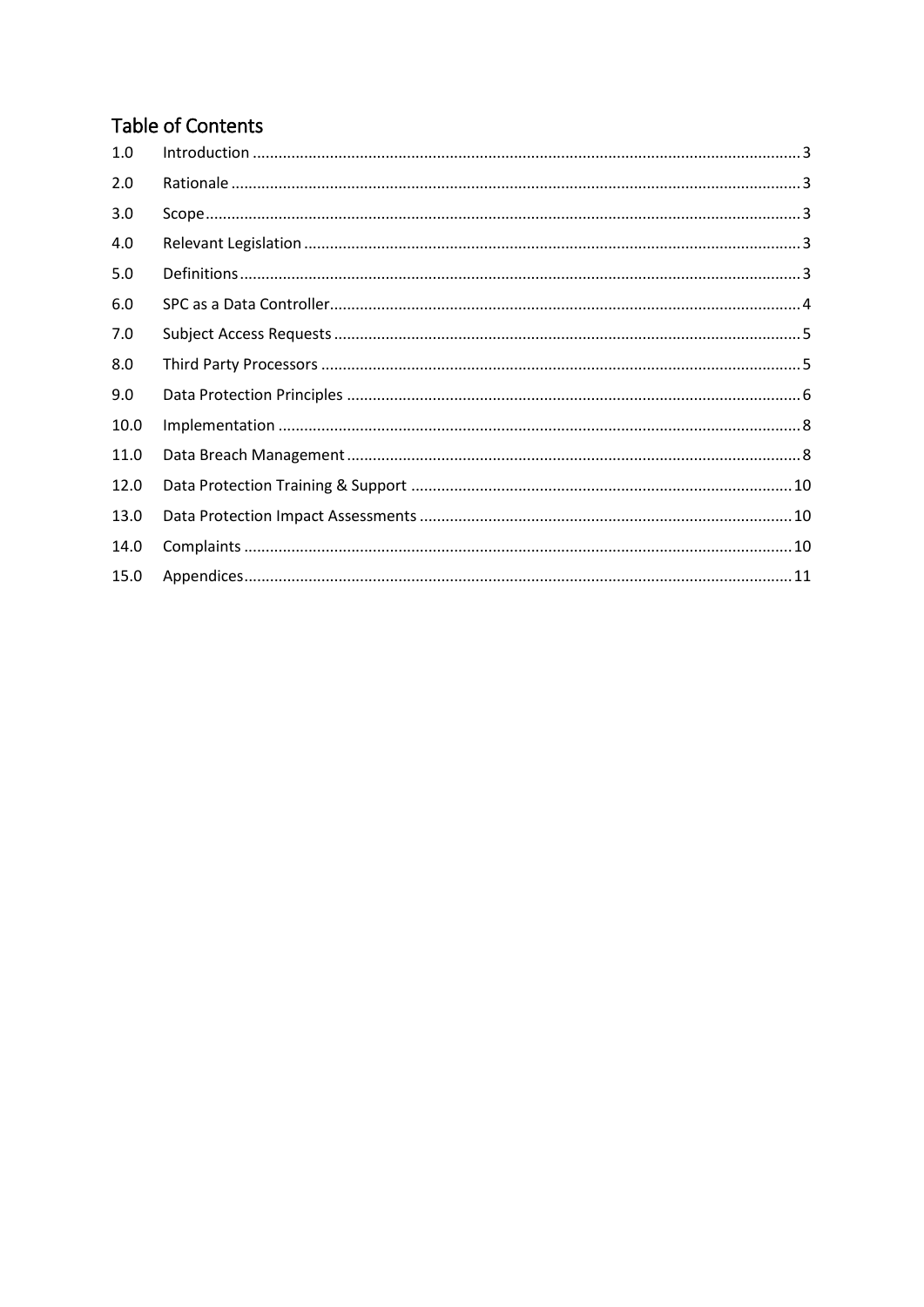### <span id="page-2-0"></span>1.0 Introduction

The purpose of this document is to provide a concise policy statement regarding the Data Protection obligations of Saint Patrick's Centre, Kilkenny (SPC). This includes obligations in dealing with personal and sensitive data, in order to ensure that the organisation complies with the requirements of the relevant Data Protection legislation, the General Data Protection Regulation (GDPR) 2018 and the Data Protection Act 2018.

### <span id="page-2-1"></span>2.0 Rationale

SPC must comply with the Data Protection principles set out in the relevant legislation. This policy applies to all personal and sensitive data collected, processed and stored by SPC in relation to its staff, service providers and the people supported in the course of its activities. SPC makes no distinction between the rights of data subjects who are employees and those who are not. All are treated equally under this policy.

### <span id="page-2-2"></span>3.0 Scope

This policy covers both personal and sensitive data held in relation to data subjects by SPC. The policy applies equally to personal data held in manual and automated form.

### <span id="page-2-3"></span>4.0 Relevant Legislation

- EU Convention on Human Rights (1950)
- OECD Guidelines on Data Protection (1980)
- Data Protection Acts (1988 and 2018)
- <span id="page-2-4"></span>• General Data Protection Regulation (GDPR)

### 5.0 Definitions

For the avoidance of doubt and for consistency in terminology, the following definitions will apply within this policy.

### Data

This includes both automated and manual data.

Automated data means data held on computer or store with the intention that it is processed on computer.

Manual data means data that is processed as part of a relevant filing system or which is stored with intention that it forms part of a relevant filing system.

#### Personal Data

Information which relates to a living individual, who can be identified either directly from that data or indirectly in conjunction with other data which is likely to come into the legitimate possession of the Data Controller.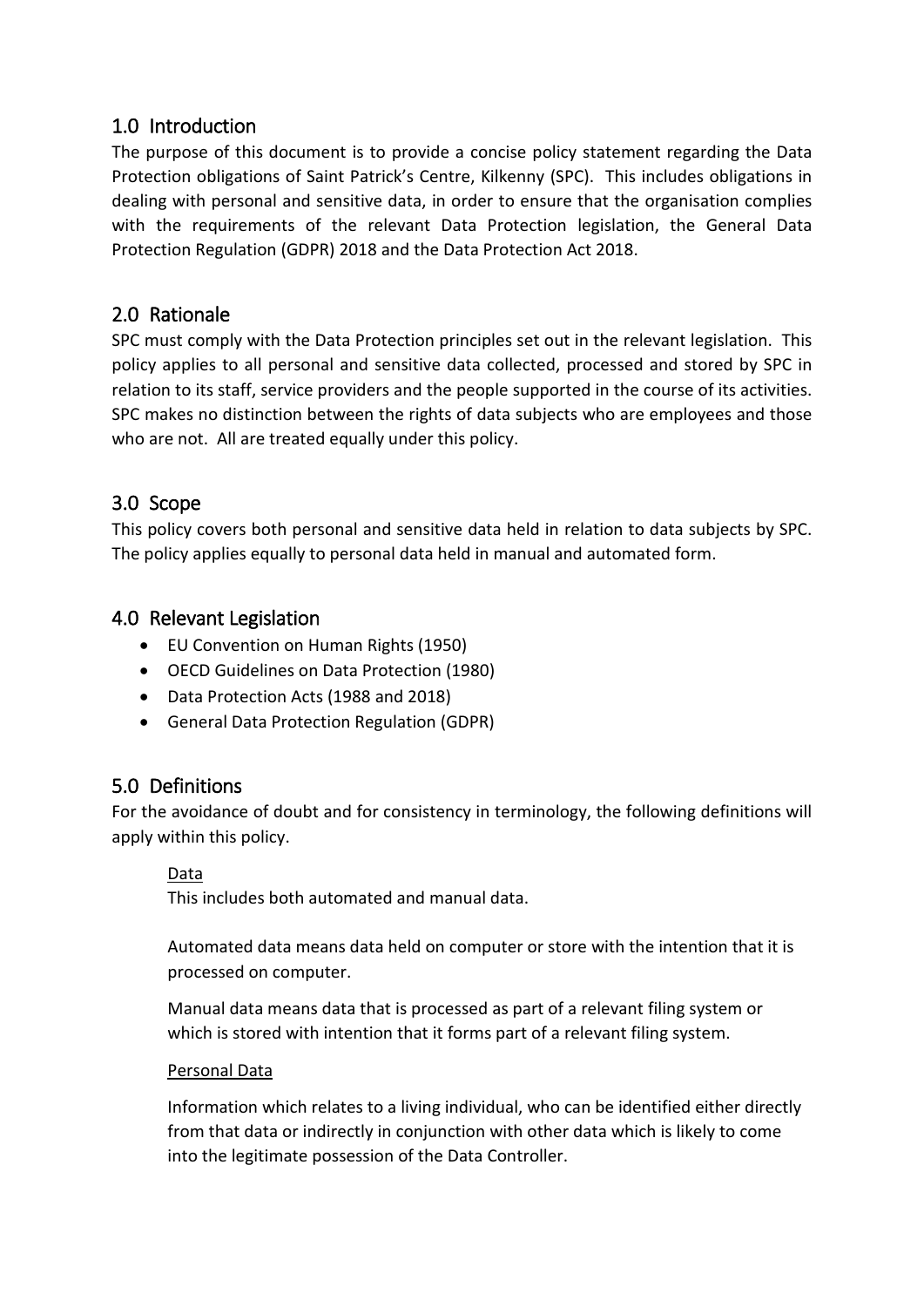#### Sensitive Personal Data

A particular category of personal data, relating to racial or ethnic origin, political opinions, religious, ideological or philosophical beliefs, trade union membership, information relating to one's sexual orientation, information in relation to commission of a crime and information relating to conviction for a criminal offence.

#### Data Controller

A person or entity who, either alone or with others, controls the content and use of personal data by determining the purposes and means by which that personal data is processed.

#### Data Subject

A living individual which is the subject of the personal data i.e. to whom the data relates either directly or indirectly.

#### Data Processor

A person or entity who processes personal data on behalf of a Data Controller on the basis of a formal, written contract but who is not an employee of the Data Controller, processing such data in the course of his/her employment.

#### Data Protection Officer

A person appointed by SPC to monitor compliance with the appropriate Data Protection legislation, to deal with subject access requests and to respond to data protection queries from staff members and people supported and/or their representatives.

#### Relevant Filing System

Any set of information in relation to living individuals which is not processed by means of equipment operating automatically (computers) and this is structured, either by reference to individuals, or by reference to criteria relating to individuals, in such a manner that specific information relating to an individual is readily available.

### <span id="page-3-0"></span>6.0 SPC as a Data Controller

In the course of its daily organisational activities, SPC acquires, processes and stores personal data in relation to:-

- People Supported by SPC
- Family members of people supported by SPC
- Staff of SPC
- Service providers to SPC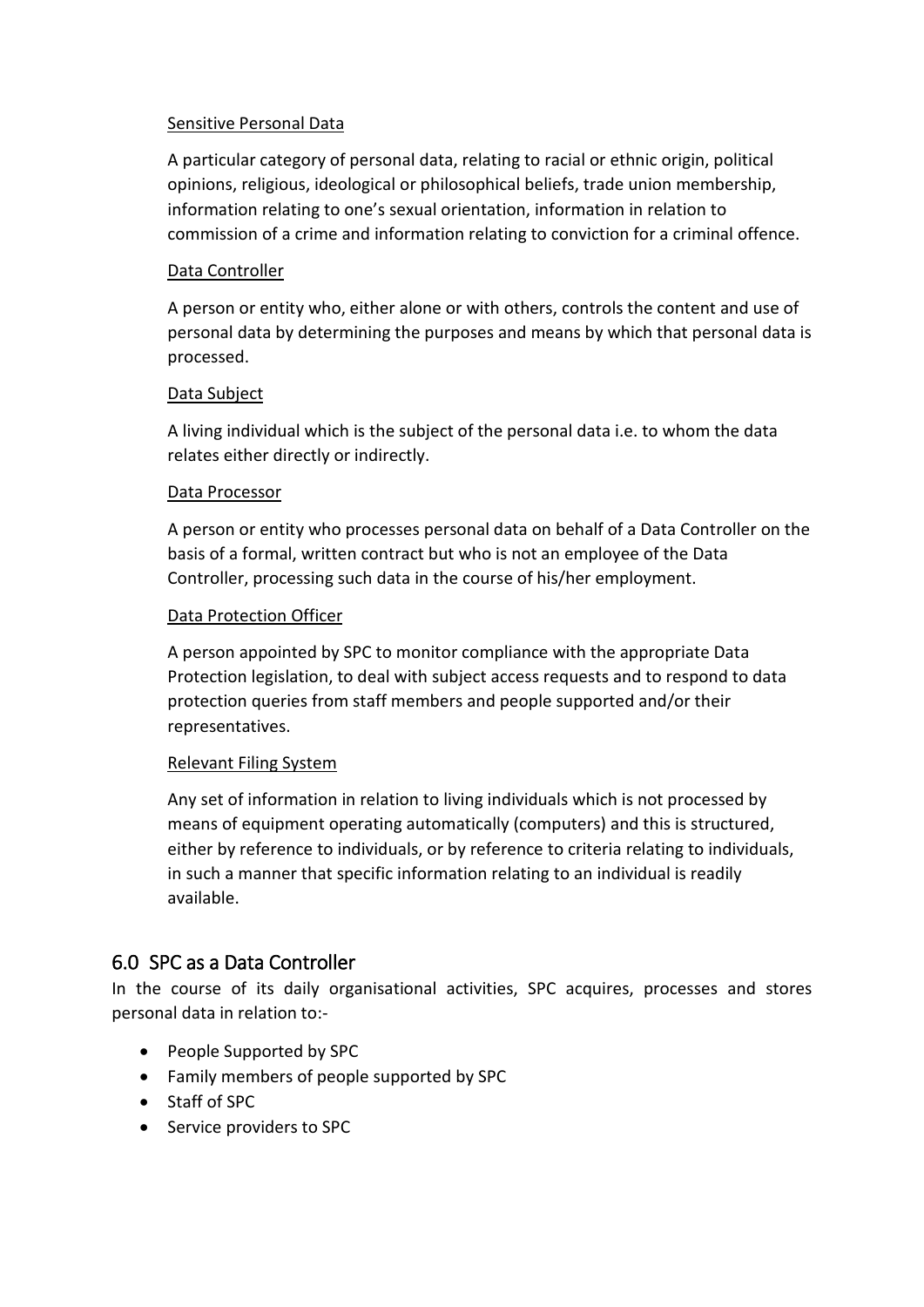In accordance with the Data Protection legislation, this data should be acquired and managed fairly. Not all employees will be expected to be experts in data protection legislation. However, SPC is committed to ensuring that its staff have sufficient awareness of the legislation in order to be able to anticipate and identify a data protection issue, should one arise. In such circumstances, staff must ensure that the Data Protection Officer (DPO) is informed in order that appropriate corrective action is taken.

Due to the nature of the service provided by SPC, there is regular and active exchange of personal and sensitive data between SPC and its Data Subjects. In addition, SPC exchanges personal data with Data Processors on the Data Subjects' behalf.

This is consistent with SPC's obligations under the terms of its contract with its Data Processors.

This policy provides the guidelines for this exchange of information, as well as the procedure to follow in the event that an SPC staff member is unsure when such data can be disclosed.

In general terms, the staff member should consult with the Data Protection Officer to seek clarification.

### <span id="page-4-0"></span>7.0 Subject Access Requests

Any formal, written request by a Data Subject for a copy of their personal data (a subject access request) will be referred as soon as possible to the Data Protection Officer and will be processed as soon as possible. A subject access request form is available upon request, on the Q Drive and on [www.stpatrickskilkenny.com.](http://www.stpatrickskilkenny.com/) All manual and computer files will be checked for relevant data on receipt of a request.

It is intended that by complying with these guidelines, SPC will adhere to best practice regarding the applicable data protection legislation. Data will be released promptly and time lines are outlined on the subject access request form.

### <span id="page-4-1"></span>8.0 Third Party Processors

In the course of its role as Data Controller, SPC engages a number of Data Processors to process personal and sensitive data on its behalf. In each case, a formal written contract is in place with the processor, outlining their obligations in relation to the personal and/or sensitive data, the specific purpose(s) for which they are engaged and the understanding that they will process the data in compliance with the Irish Data protection legislation.

Data Processors include but are not limited to the following: -

- Zyncfree Surveys
- Microsoft Office 365
- Dropbox
- iCloud
- Sage
- TMS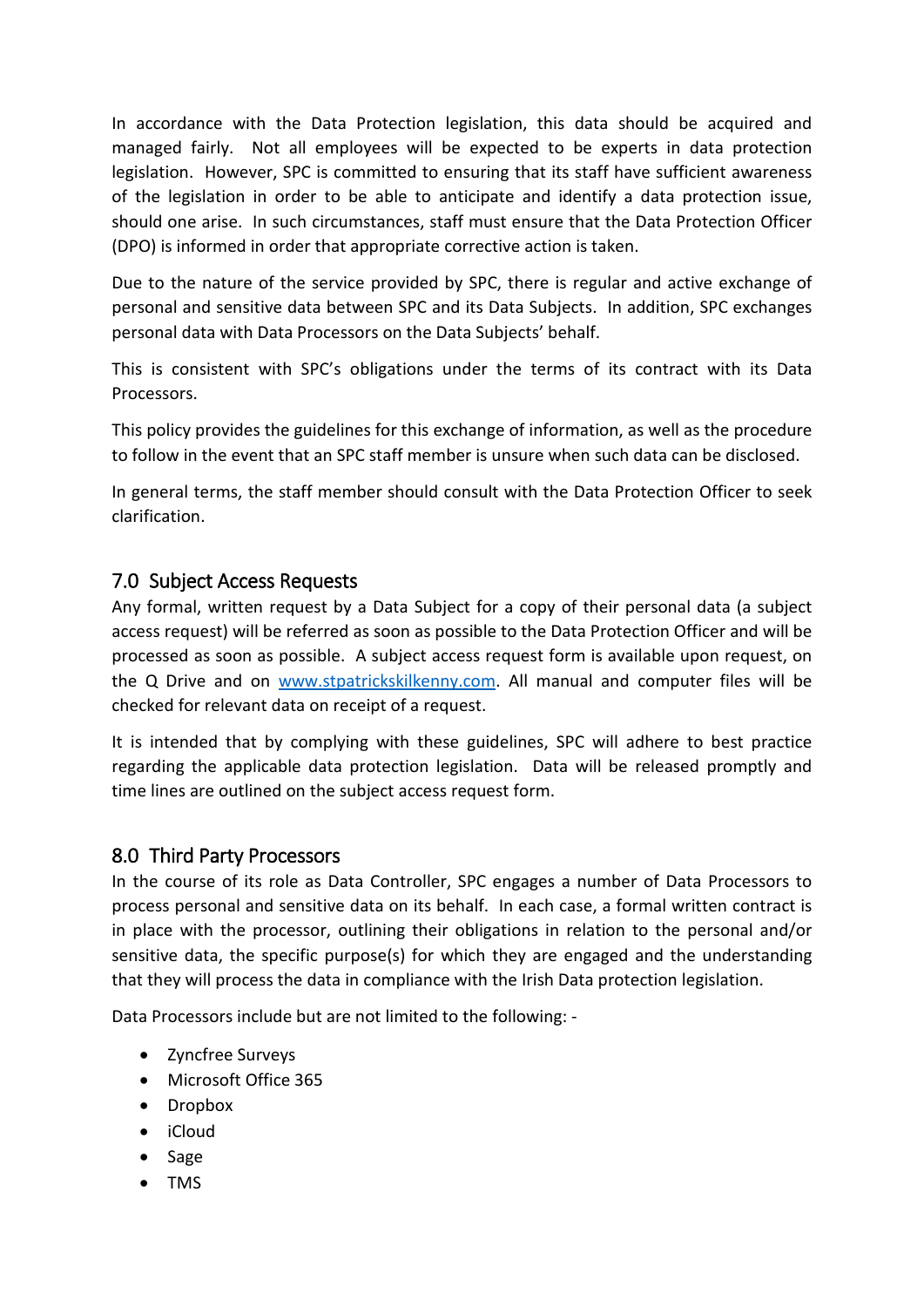- DMS
- <span id="page-5-0"></span>• SOS

#### 9.0 Data Protection Principles

1. Data should be obtained and processed fairly and lawfully

For data to be obtained fairly, the data subject will, at the time the data is being collected, be made aware of:-

- a. The identity of the Data Controller (SPC)
- b. The purpose for which the data is being collected
- c. The person to whom the data may be disclosed by the Data Controller
- d. Any other information that is necessary so that the processing may be fair
- e. Where possible, the informed consent of the data subject will be sought before their data is processed
- f. Where it is not possible to seek consent, SPC will ensure that collection of data is justified under one of the other lawful processing conditions i.e. legal obligation, contractual necessity etc.
- g. Where SPC intends to record activity on CCTV or video, a fair processing notice will be posted in full view
- h. Processing of the personal and/or sensitive data will be carried out as part of SPCs lawful activities and SPC will safeguard the rights and freedoms of the Data Subjects.

### 2. Data should be obtained only for one purposes or more specified legitimate purposes

SPC will obtain data for purposes which are specific, lawful and clearly stated. A Data Subject will have the right to question the purpose(s) for which SPC holds their data and SPC will be able to clearly state that purpose or purposes.

#### 3. Data should not be further processed in a manner incompatible with the specified purpose

Any use of the data by SPC will be compatible with the purposes for which the data was acquired.

#### 4. Data should be kept safe and secure

SPC will employ high standards of security in order to protect the personal and sensitive data under its care. Appropriate security measures will be taken to protect against unauthorised access to, or alteration, destruction or disclosure of any personal or sensitive data held by SPC in its capacity as Data Controller.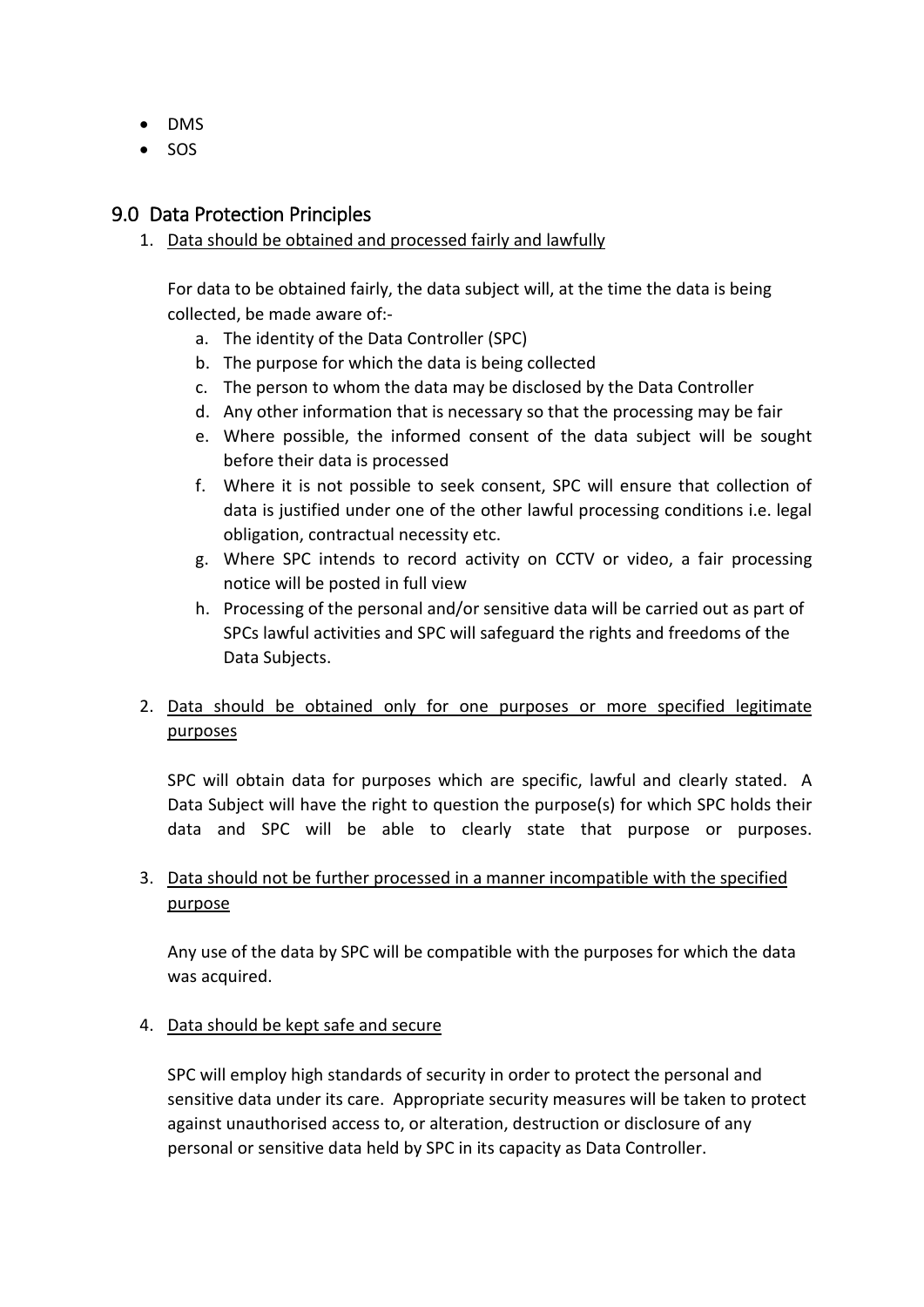Access to and management of records belonging to people supported and staff is limited to those staff members who have appropriate authorisation and password access.

5. Data should be kept accurate, complete and up to date where necessary

SPC will:-

- a. Ensure that administrative and IT validation processes are in place to conduct regular assessments of data accuracy
- b. Conduct periodic reviews and audits to ensure that relevant data is kept accurate and up to date. SPC conducts a review of sample data every six months to ensure accuracy; staff contact details and details on next of kin are reviewed and updated every two years
- c. Conduct review assessments in order to establish the need to keep certain personal and/or sensitive data.
- 6. Data should be adequate, relevant and not excessive in relation to the purpose(s) for which the data were collected and processed.

SPC will ensure that the data it processes in relation to Data Subjects are relevant to the purposes for which those data are collected. Data which are not relevant to such processing will not be acquired or retained.

### 7. Data should not be kept for longer than is necessary to satisfy the specified purpose(s)

SPC has identified an extensive matrix of data categories, with reference to the appropriate data retention period for each category. The matrix applies to data in both manual and automated formats.

Once the respective retention period has elapsed, SPC undertakes to destroy, delete or otherwise put this data beyond use.

8. Data should be managed and stored in such a manner that, in the event a data subject submits a valid subject access request seeking a copy of their personal data, this data can be readily retrieved and provided to them.

SPC has implemented a subject access request procedure by which to manage such requests in an efficient and timely manner, within the timelines stipulated in the legislation.

#### 9. Data Subject Access Requests

As part of the day to day operation of the organisation, SPC staff engage in active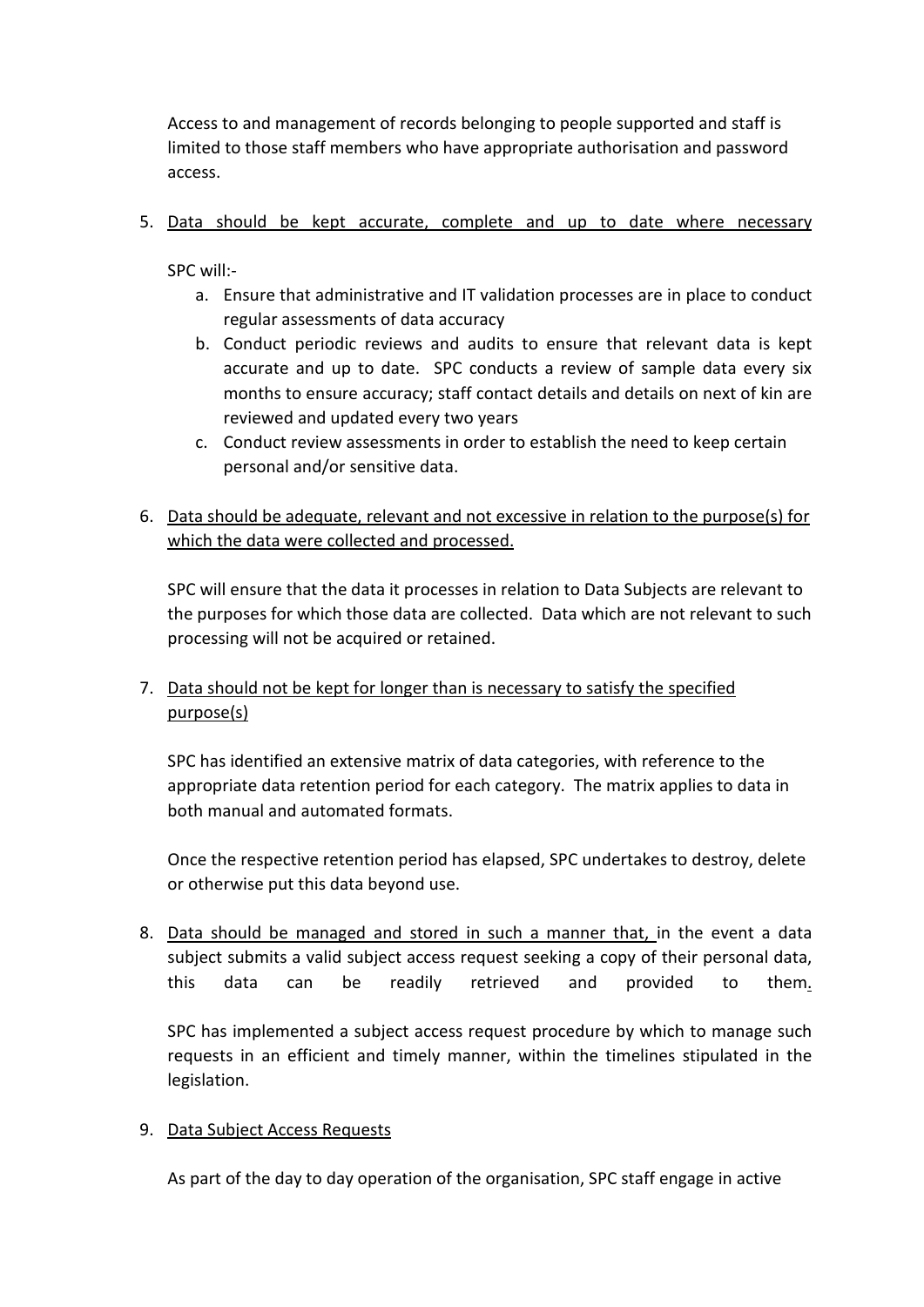and regular exchanges of information with Data Subjects. Where a formal request is submitted by a Data Subject in relation to the data held by SPC, such a request gives rise to access rights in favour of the Data Subject.

There are specific time lines within which SPC must respond to the Data Subject, depending on the nature and extent of the request. They should be processed as quickly and as efficiently as possible, but within not more than one month from date of request, unless an extension is requested.

SPC staff will ensure that, where necessary, such requests are forwarded to the Data Protection Officer in as timely a manner as possible in order that they can comply with timelines.

### <span id="page-7-0"></span>10.0 Implementation

As a Data Controller, SPC ensures that any entity which processes personal data on its behalf (a Data Processor) does so in a manner compliant with the Data Protection legislation.

Failure of a Data Processor to manage SPCs data in a compliant manner will be viewed as a breach of contract and will be pursued through the courts.

Failure of SPC staff to process Personal Data in compliance with this policy may result in disciplinary proceedings.

This policy should be read in conjunction with: -

- 1. File Retention Policy
- 2. Data Breach Policy
- 3. Data Protection Impact Assessment Procedure

### <span id="page-7-1"></span>11.0 Data Breach Management

A data breach may happen for a number of reasons including but not limited to: -

- Loss or theft of equipment on which data is stored
- Inadequate access controls allowing unauthorised use
- Equipment failure
- Human error
- Unforeseen circumstances such as flood or fire
- Computer hacking
- Access where information is obtained by deception

There are three elements to managing a data breach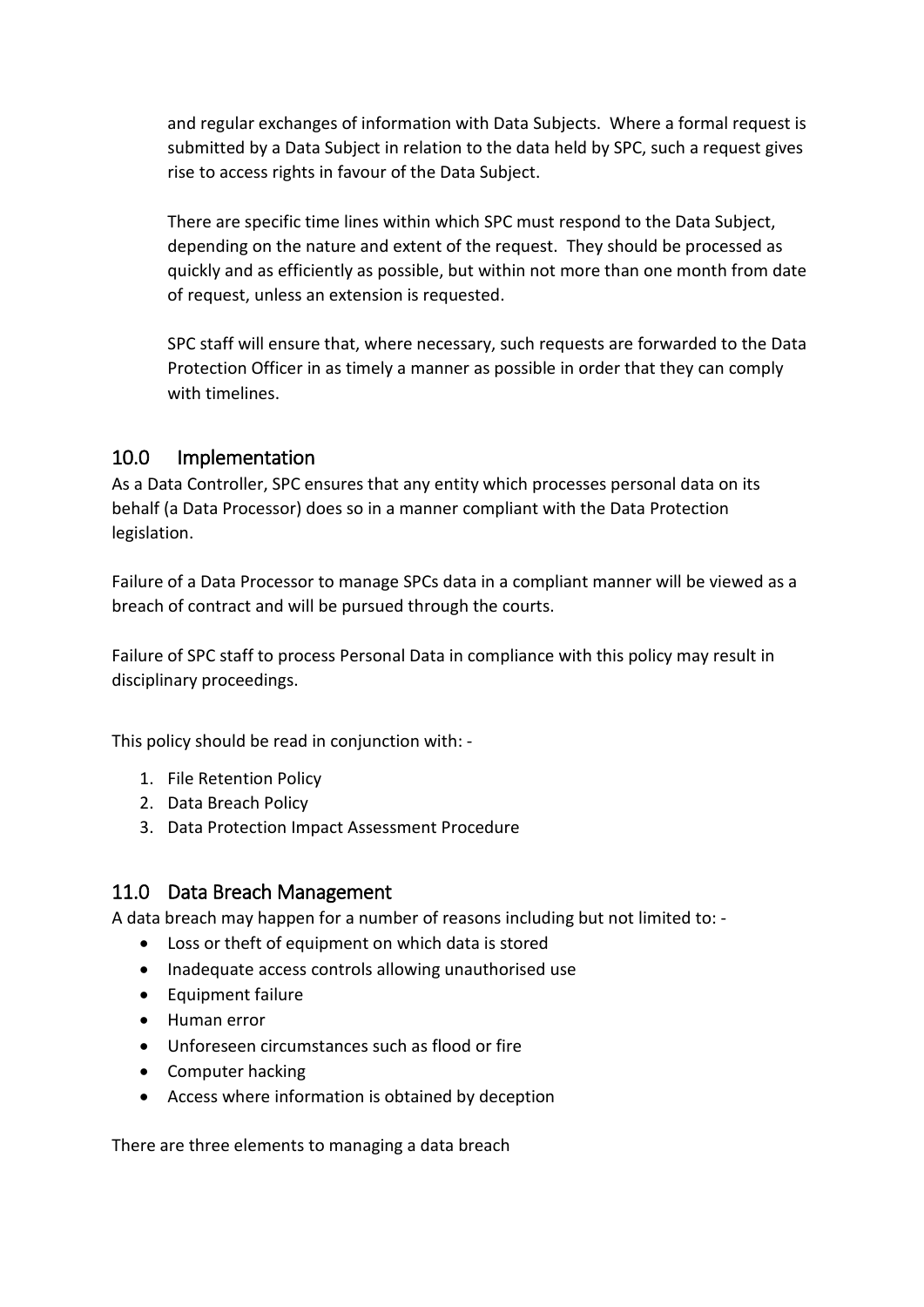- Incident details
- Notification of data breach
- Evaluation and response

#### Incident Details

Details of the incident should be recorded accurately by the person reporting same, including

- Description of the incident
- Date and time of the incident
- When was the Data Protection Officer informed
- Type of data involved and how sensitive it is
- Number of individuals affected by incident
- No of records involved
- Corroborating material
- Immediate action taken to contain/mitigate the incident

#### Notification of Data Breach

It is critical that on becoming aware of any breach, the staff member should take immediate action to rectify the breach before notifying the Data Protection Officer.

A data breach must be reported without delay to Data Protection Officer via the Data Breach incident form which is available upon request, or on the Q Drive and on [www.stpatrickskilkenny.com.](http://www.stpatrickskilkenny.com/) The Data Protection Officer will assess the incident details and any risk involved.

The Data Protection Officer will decide, depending on the severity of the breach, whether to notify the Data Protection Commissioner and/or the Data Subject affected. In this regard, the DPO will have regard to over-notifying as not every incident will warrant notification.

### Evaluation and Response

Subsequent to any data breach, a thorough review of the incident will be made by the Data Protection Officer. The purpose of this review will be to: -

- Ensure that the steps taken during the incident were appropriate
- Describe and record the measures been taken to prevent a repetition of the incident
- Identify areas that may need to be improved
- Document any recommended changes to policy and/or procedures which are to be implement as soon as possible thereafter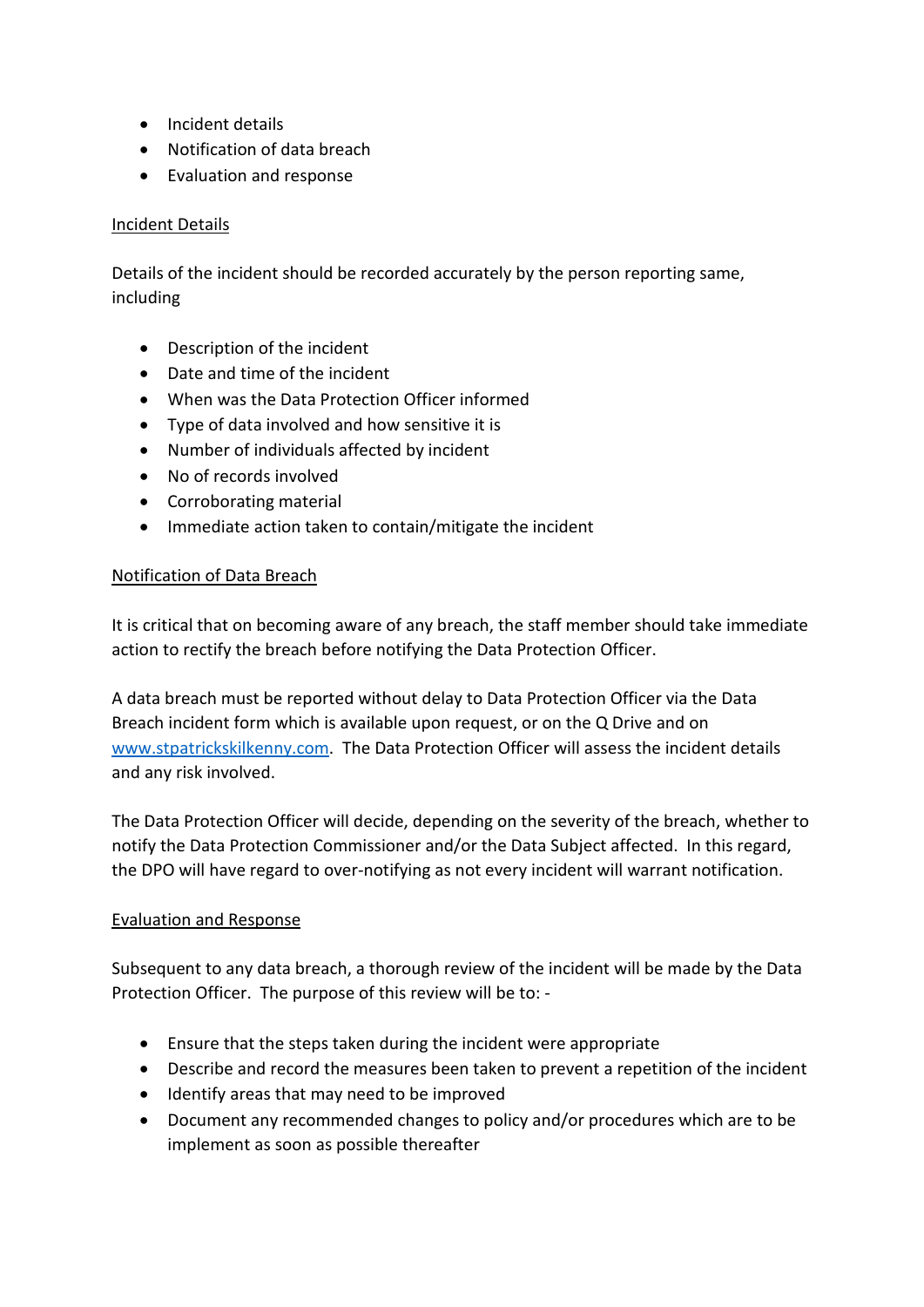### <span id="page-9-0"></span>12.0 Data Protection Training & Support

Data Protection support is provided by the Data Protection Officer.

Áine Forde Data Protection Officer St Patrick's Centre Kells Road Kilkenny

Tel: 056 772 2170 Mobile: 087 194 2788 Email: [aine.forde@stpatrickskilkenny.ie](mailto:aine.forde@stpatrickskilkenny.ie)

Data Protection Awareness Training will take place during induction of new staff and will be updated every two years thereafter. It will also feature in other training throughout the staff members' career i.e. keyworker training, record keeping and writing training. The training material will be amended in the event that the relevant legislation is amended.

### <span id="page-9-1"></span>13.0 Data Protection Impact Assessments

When SPC processes personal data, the data subject whose data we are processing is exposed to risks. A Data Protection Impact Assessment is the process of systematically identifying and minimising those risks as far and as early as possible. It allows SPC to identify potential privacy issues before they arise and come up with a way to mitigate them.

Under the General Data Protection Regulation (GDPR) SPC must carry out a Data Protection Impact Assessment (DPIA) where a type of processing, in particular using new technologies, and taking into account the nature, scope, context and purposes of the processing, is likely to result in a high risk to the rights and freedoms of natural persons, the controller shall, prior to the processing, carry out an assessment of the impact of the envisaged processing operations on the protection of personal data. A single assessment may address a set of similar processing operations that present similar high risks.

When the need for a DPIA is identified (with consultation with the DPO) then the DPIA form should be completed. The DPIA Form is available upon request from the DPO.

### <span id="page-9-2"></span>14.0 Complaints

Data Subjects are entitled to make a complaint to the Data Protection Commissioner in writing to: -

Office of the Data Protection Commissioner 21 Fitzwilliam Square South Dublin 2 DO2 RD28